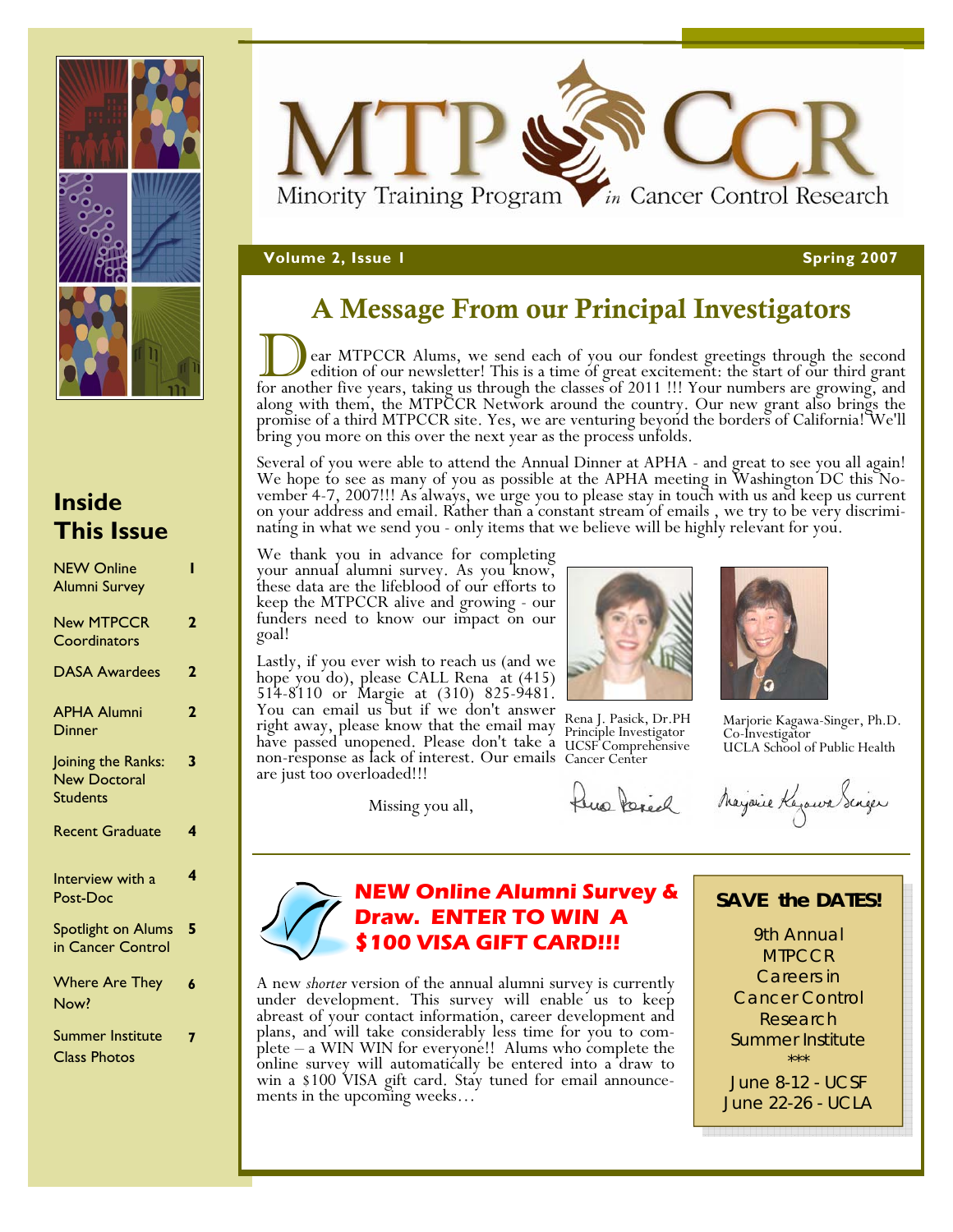## Welcome New MTPCCR Coordinators...



**Pamela Washington**, MPH joined the UCSF team in spring 2006. Prior to transitioning to this position, this 2003 alumna was a research associate at the UCSF Comprehensive Cancer Center. She was recently accepted to the Dr.PH program at UC Berkeley (UCB) School

of Public Health where she plans to focus on health disparities in cancer. When not at work, you will find her in her garden, at a yoga studio, hanging out with friends, or cuddled up with her kitty reading a good book.



**Sherry C. M. Kidd** joined the UCLA team in November 2005. Formerly she was the assistant director for a Foster Family Agency. Sherry has a Master's in Education with an emphasis in multicultural counseling from San Diego State University and is a member of Sigma Gamma Rho Sorority, Inc. When Sherry is not enthusiastically recruiting for this

AWESOME program, she is "doing the mom thing" with her two wonderful daughters Taylor and Sydnee, & dog Sunset, cardio kickboxing or just relaxing.

Doctoral Application Support Awards (DASA) of up to \$2,000 are awarded annually to program alumni who apply to a doctoral program that could lead to a career in cancer control research. Alumni from any program are eligible

### **2005**

**2006** 

Erica Warner (UCSF –2005) Marina Alverez (UCLA-2003) Yasmin Asvat (UCLA -2005) Darrah Kuratani (UCLA-2003) Claradina Toya-Soto (UCLA-2005) Phyllis Yarbrough (UCLA-2003)

Tekeshe Mekonnen (UCSF-2006) Annalyn Valdez (UCSF-2001) Pamela Washington (UCSF-2003) Jennifer Tsui (UCLA-2004) Daisy Carreon (UCLA-2003) Miguel Garcia (UCLA-2005)



Heartfelt thanks to Linda Rosenstock MD, MPH, Dean of the UCLA School of Public Health,<br>Judy Gasson, Ph.D., Director UCLAJonsson Comprehensive Cancer Center &<br>Robert Hiatt, MD, Ph.D., UCSF Comprehensive Cancer Center for s

### 2006 APHA Alumni Dinner



The American Public Health Association (APHA) annual meeting was held in Boston, MA, November 3-8, 2006. MTPCCR staff and alumni met at Maggiano's Little Italy Restaurant for dinner on Nov. 6th to reminisce and talk about the program. Thanks to Adimika M., Mike S., Kim N., Sherie G., Vanessa W., Trinette, C., Tracey H., Crystal M., & Antoinette A. for attending. We hope to see everyone in Washington D.C. later this year!!

### **MTPCCR FUN FACTS**

**THERE ARE 277 ALUMS; 46 ARE CURRENTLY IN DOCTORAL PROGRAMS; 5 GRADUATED WITH THEIR PH.D; 2 ARE POST. DOCS**

### **We want to hear from you!!**

If there is someone in this newsletter that you wish to get in touch with, an article that you would like us to feature in the future, or if you have an update that you wish to share for the next edition, please let us know.

### **Page 2**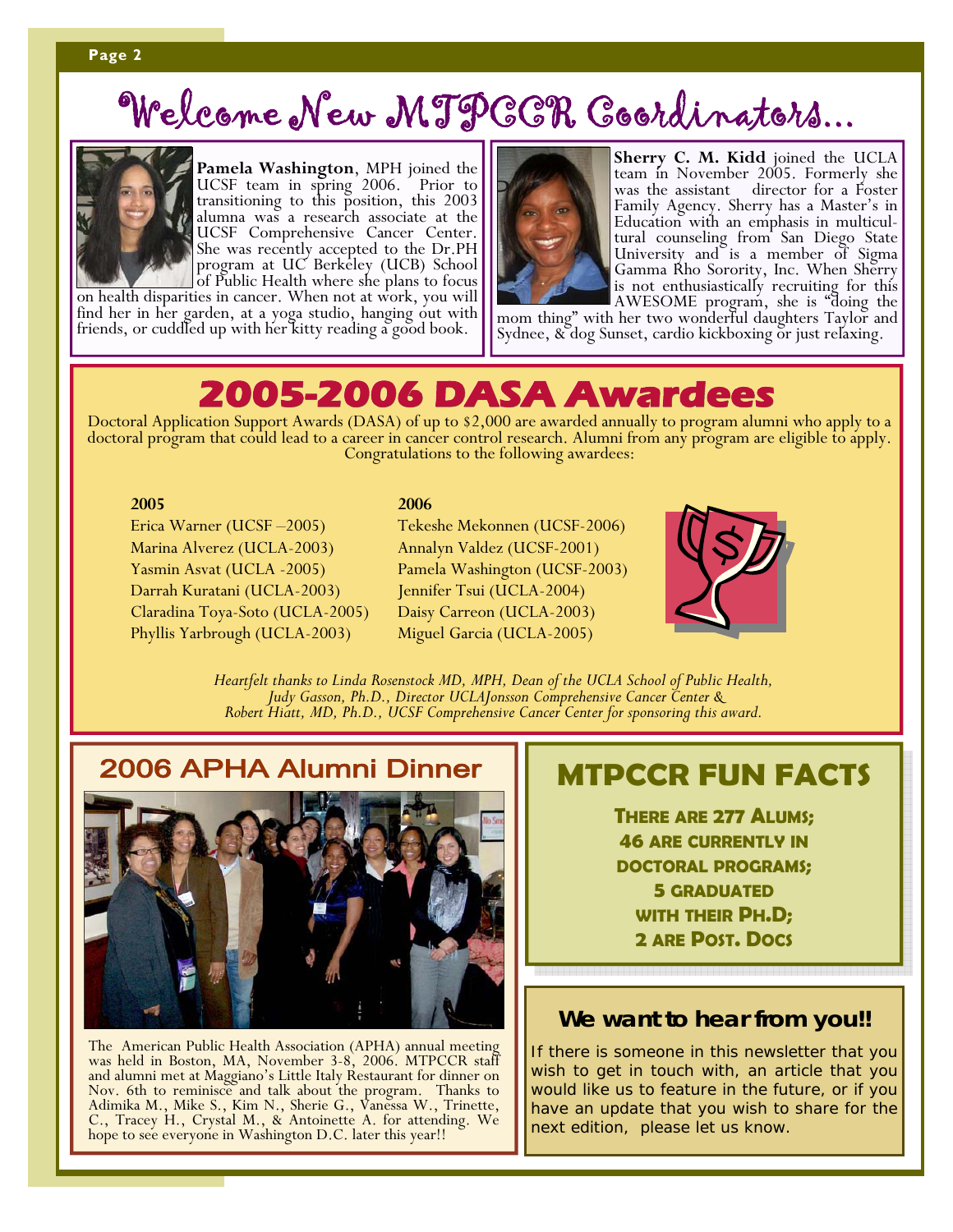## IOINING the RANKS: NEW DOCTORAL STUDENT



#### **L. Doug Melton, MPH (UCSF-2006)** is

a first-year doctoral student in the Health Policy and Administration program at University of North Carolina, Chapel Hill. His dissertation will most likely focus on the relationship between Medicare reimbursements for rural non-profit hospitals. He admits that his first semester was hectic and at times he was so busy that he forgot to

eat!! When not immersed in academia, he enjoys helping others in the community.



**Claradina Soto, MPH (UCLA-2005)** is a first-year doctoral student in the Health Behavior Research program at the University of Southern California (USC) Keck School of Medicine and recipient of the Predoctoral Diversity Graduate Fellowship. She has a special interest in the role of culture & tobacco use in American Indian communi-<br>ties and is committed to improving health in

her community. She is very appreciative of her supportive husband of 11 years & their 2-year-old daughter who keeps them motivated and active.



**Nicole Kellier, MPH (UCSF-2004)** is a Ph.D. program at Florida International University, Stempel School of Public Health. Her research focus is on cancer in the Caribbean population, specifically prostate cancer among Jamaican men. She received a graduate assistantship and works<br>on research projects conducted in the de-

partment of Epidemiology and Biostatistics. She also started a nonprofit organization called Caribbean Health Research Network of South Florida.



**Padmaja Magadala, MS (UCSF-2005)** is a first year student at Northeastern University in Boston where she is pursuing a Ph.D. in Pharmaceutical Sciences. She is the recipient of the National Science Foundation (NSF) Integrative Graduate Education and Research Traineeship (IGERT) fellowship. Her dissertation will focus on Pharmaceutics

and Drug Delivery specifically, the combination gene delivery using non-viral nanovector system to target cancer and crew----yes the program and staff have all cells. When she is not studying, she enjoys spending time supported me on this great adventure."<br>with her husband & 4



**Darrah Kuratani, MS (UCLA-2003)**  wishes everyone ALOHA. She is currently a Ph.D. student in the Community Health Sciences program at the UCLA School of Public Health where her focus is medical anthropology & cultural competency. Thank you MTPCCR for your unyielding support!!



**Lani Park, MPH (UCLA-2006)** began her Ph.D. program in Epidemiology at the UCLA School of Public Health last fall. Her research focuses on the epidemiology of cancer and she currently works on the Los Angeles County Lung, Head, and Neck Cancer populationbased case-control study—a study that<br>examines gene polymorphisms and asso-

ciations with cancer specific to these sites. Lani's hobbies include: running, reading, watching TV, and eating really good food.



**Barbara Baquero, MPH (UCLA-2004)** began her Ph.D. program in Health Behavior at San Diego State University/UC San Diego in fall '06. She loves San Diego and appreciates working with mentors that she trusts. She says that her MTPCCR experience has been truly validating for her. Her number one

grams or thinking about applying is to choose mentors carefully as they can make a great difference.



**Yasmin Asvat, MA** , (**UCLA-2005)** wanted to be a clinical psychologist since her sophomore year at the University of Toronto. Her dream was realized when she started the doctoral program in Clinical Psychology at the University of South Florida. In addition to coursework, she receives training in psychosocial oncology at the Moffit Cancer Center. Yasmin says, "I am

forever indebted to my advisor at SDSU, Dr. Vanessa Malcarne, and to the amazing people at the MTPCCR. My best wishes to the incoming MTPCCR class. You will never forget this experience! If I can ever be of any help, please drop me a line at yasvat $(a)$ mail.usf.edu."



**Marina Alverez, MPH (UCLA-2003)**  wants to let her fellow "MTPCCRers" know that she was accepted to the Dr.PH program at UCLA.!!!! This is her first year in the program and she is ecstatic about her new journey. She says, "This accomplishment was made possible by the MTPCCR

**Monica Rodriguez, MA (UCLA**  program in Medical Anthropology at Wayne State University in Detroit, Michi- gan. Her research interests include immigrant health, chronic disease, and access to health care. In her spare time, she explores her new city & surrounding area.

### Congratulations to all new doctoral students!!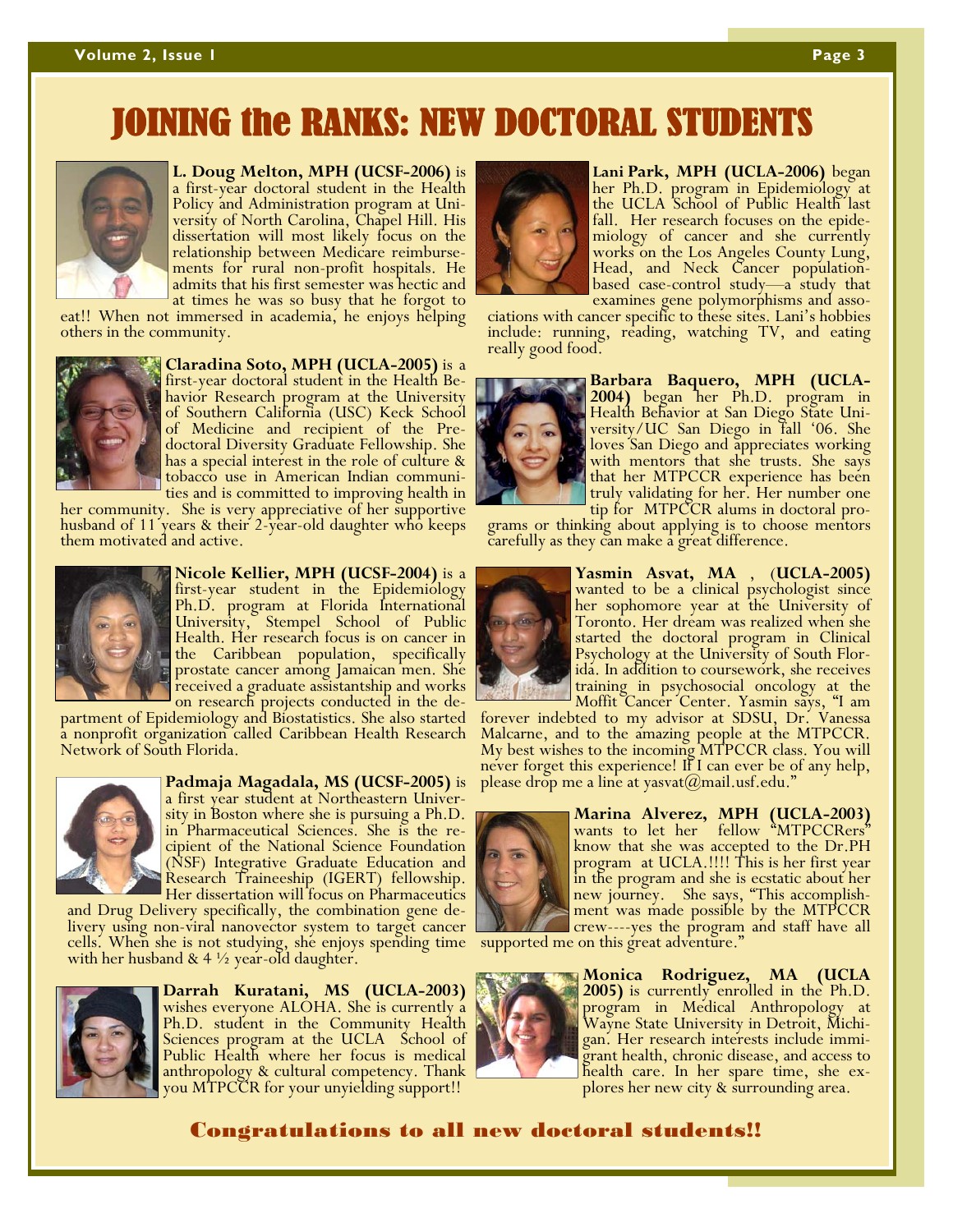# RECENT

RADUATE

Yumary Ruiz received a Ph.D. in Health Promotion & Disease Prevention-Health Advocacy and Policy from Purdue University in August, 2006. Her dissertation focused on the use of the Internet as a tool for breast cancer advo-

cacy and its association to sociopolitical empowerment. She recently accepted a position as an Assistant Clinical Professor and Director of the Public Health Internship Program at New York University (NYU). Congratulations Dr. Ruiz!!



## **Interview with a Post-Doc**



*Iona Cheng, Ph.D, MPH, is the first MTPCCR alumnus to return to UCSF as a post-doc. We recently caught-up with her to ask questions about her work and advice on how to find a post-doc position. We look forward to keeping abreast of what will no doubt be a brilliant career for this young researcher.* 

What Projects are you currently working on?

Right now I'm working on three projects related to prostate cancer. One examines genes involved in the inflammatory process and identifies whether different variants or mutations in DNA influence one's risk of getting this type of cancer. The other study is a large multi-ethnic men's cohort study at Kaiser Permanente that involves identifying possible ethnic differences and risk factors. I'm also collaborating on a project with the Northern California Cancer Center (NCCC) that will examine the role of SES among ethnic groups.

### Q: How did you find a post-doc position?

My approach was similar to applying to grad school. I wanted to go someplace where I could learn something new and bring the strengths that I have. I researched schools and faculty who are doing the kind of work that I'm interested in and contacted faculty to introduce myself, express interest in a post-doc position, and enquire about a follow-up conversation. The people I contacted were eager to learn about me and invited me for an interview. Location was also a factor in my search. Ultimately, I had to decide be- tween UCSF and PENN. I really liked the research group at UCSF and wanted to come back to the Bay Area, so I chose UC. I have no regrets.

#### Q: What advice would you give students who are looking for post-doc opportunities?

I used to be really hesitant about contacting professors. One time, somebody pointed out that professors like to teach and share ideas with others who are interested in the same things. That really changed my way of thinking. Since then, I haven't been shy about getting in touch with people and I encourage others to do the same. Lots of post-doc opportunities are not advertised so it's important to think of non-traditional ways of finding a position. I recommend researching the web to find a lab or research group you may be interested in and contacting faculty directly. If possible, ask questions about the work environment. It's also important to take into consideration whether faculty are estab-<br>lished and/or have had post-docs or grad students working on their projects. The National Cancer Institute is a great resource for published fellowship positions. It's always a good idea to keep an eye out for those opportunities.

### 。 <br>Q: What are your long-term goals?

I would like to stay in academia and be an independent researcher. Someday I would like to have my own research group - something to aim for.

### **Prostate Cancer Facts**

- After lung cancer, prostate cancer is the leading cause of cancer-related deaths among men in the U.S.
- African-American men are  $\overline{65\%}$  more likely to be diagnosed with prostate cancer than Caucasian- Americans and are more likely to die from it.
- The chance of having prostate cancer increases rapidly after age 50. More than 70% of all prostate cancers are diagnosed in men over the age of 65

Source: A Snapshot of Prostate Cancer, National Cancer Institute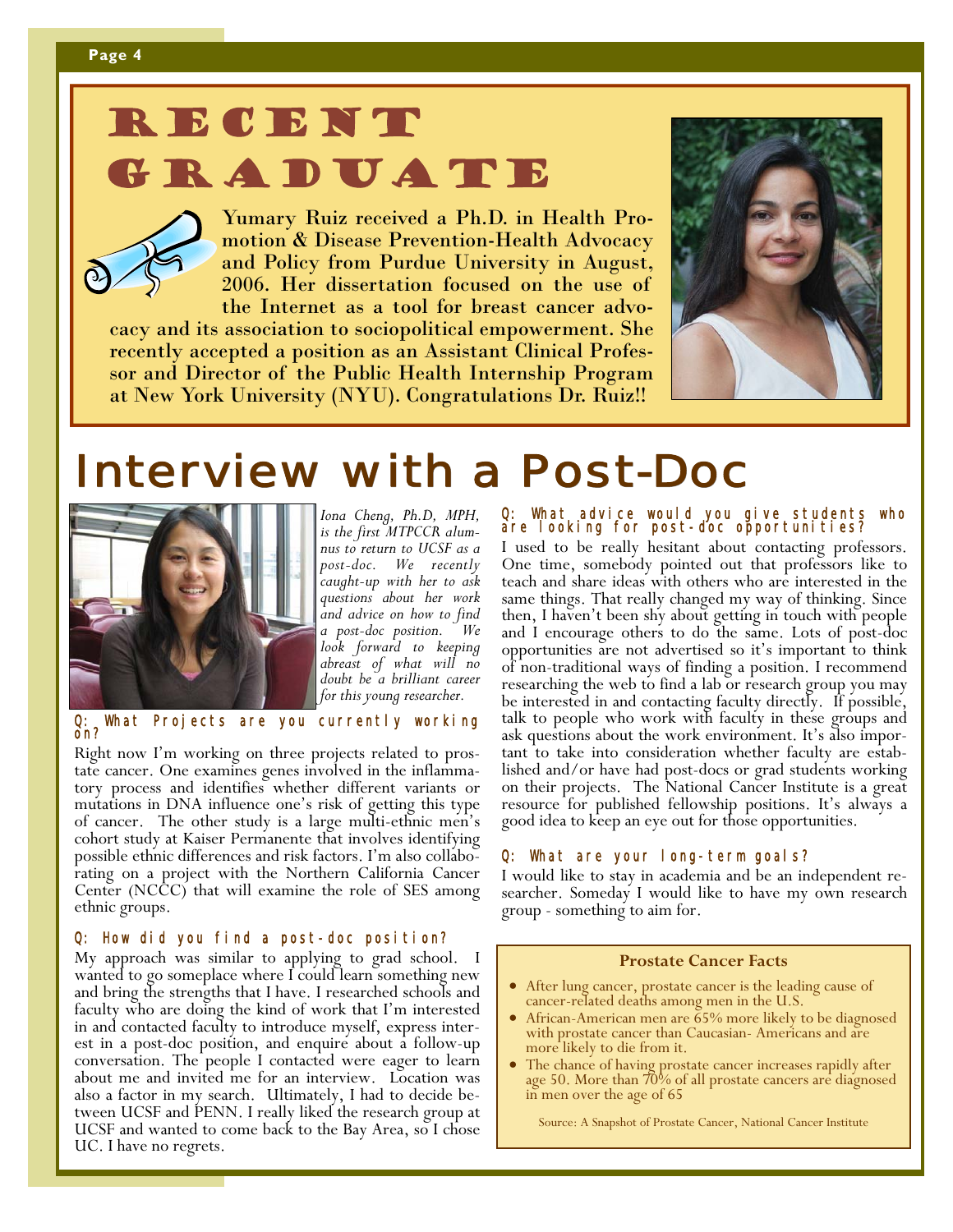## **SPOTLIGHT: Alums in Cancer Control \_\_\_\_\_\_\_\_\_\_\_\_\_\_\_\_\_\_\_\_\_\_\_\_\_\_\_\_\_\_\_\_\_\_\_\_\_\_\_\_\_\_\_\_\_\_\_\_\_\_\_\_\_\_\_\_\_\_\_\_\_\_\_\_\_\_\_\_\_\_\_**

## Health Educator Extraordinaire

ei-Chun Fung, MPH, MSW (UCSF-2003) is a Health Educator at the San Francisco Department of Public Health, Chinatown Public Health Center. Her education, cultural background, and fluency in Cantonese and Mandarin have enabl

Breast Health Days for Chinese American Women, Chinese<br>Women's Cancer Support Group, "Dr Play" Children's Support<br>Group, Tobacco Prevention and Smoking Cessation for Adults and Youth and the Arthritis Education and Self Management Program. She also gives talks on various health-related topics and has appeared on Chinese radio and television shows. Lei-Chun is well known and respected by her colleagues and has won awards for her outstanding contributions to the Chinese community in- cluding the Intercultural Cancer Council HOPE Award and the Alta Bates Summit Foundations' Leap of Faith Award. When this health educator extraordinaire is not busy at work, she enjoys spending time with her husband Frances, daughters Esther Pui-Yan, & Tiffany Kay-Yan, and son Thomas Wai-Yan. She even has time to swim and the occasional dim sum lunch with friends.





## Hard Science Meets Public Health

**We chaol Lipscomb, MS (UCLA-2004)** is a second-year graduate student at the University of Pittsburgh School of Medicine where his research focus is cancer immunology, specifically immuno-therapeutic techniques aimed at re Storkus' lab and is currently involved in two projects. One project examines Dendric Cell based Vaccine approaches as immunological therapies and treatments to combat cancer onset and progression. The other project targets the angiogenic potentiating ability of tu-<br>mors to cut off blood supply and reduce the ability of metastasis,

both in blood vessel and lymphatic vessel angiogenesis. Michael is a busy guy. In addition to his graduate coursework in immunology, he is a teaching assistant for undergraduate immunology<br>courses, and is taking classes in ery of immunotherapeutic treatments/therapies aimed at treating cancer patients and is determined to start his own business should such a company not

*"Choice, not chance determines your destiny" Michael Lipscomb, 1993* 

exist. Believe it our not, he has time for hobbies. Michael is a wicked guitar-<br>ist, bassist, drummer, and pianist. He also writes music and lyrics! He describes his music style as rock with a twist of<br>funk and soul. Kudos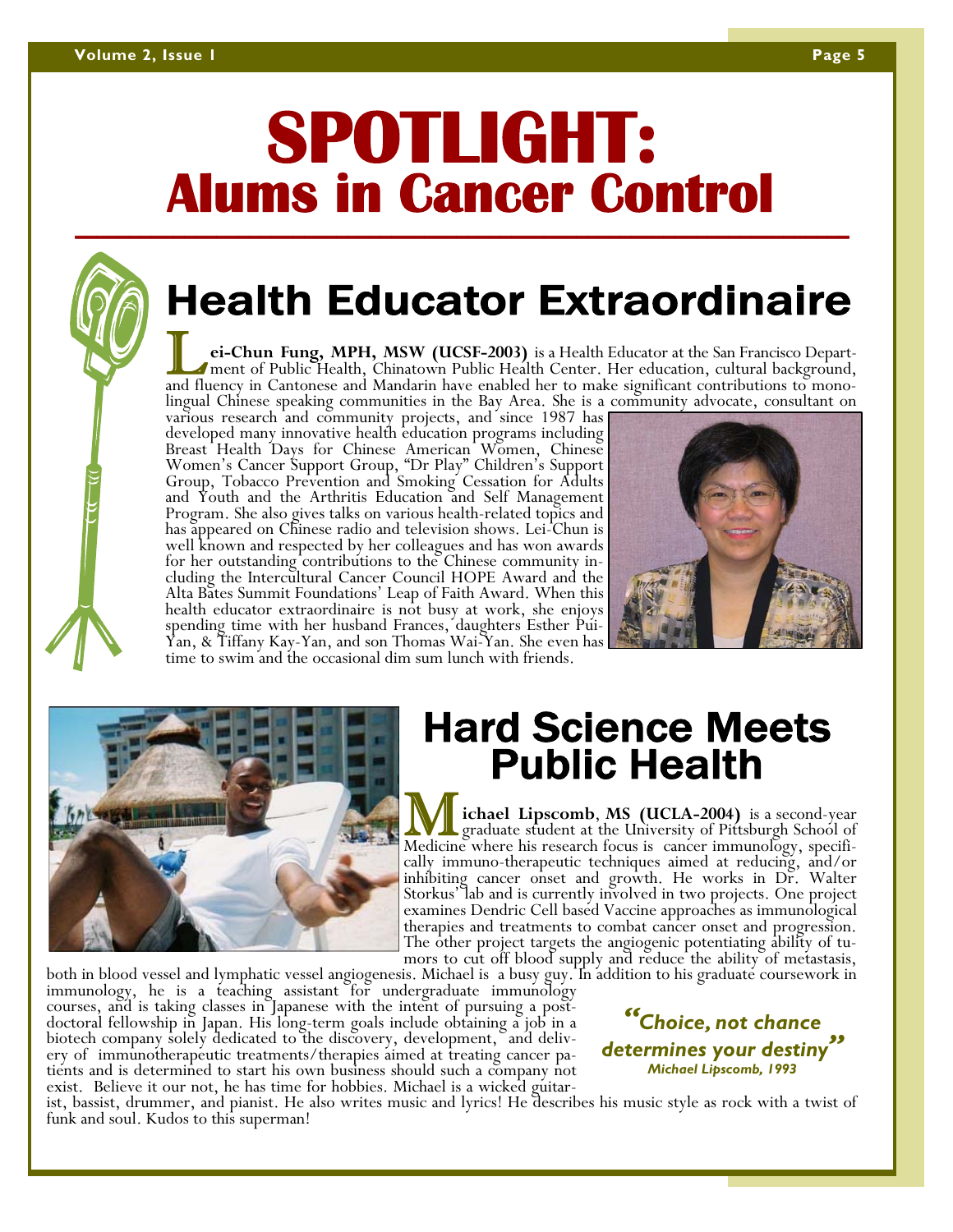#### **Page 6**

## Where Are They Now?



**Michael Sanchez, MPH (UCSF-2004)**  was awarded the Bonderman Honors Travel Fellowship, a prestigious fellowship that provides recipients the opportunity to travel the world and explore a particular passion or curiosity. Mike explored the world through food. Yes, food. He col-

lected recipes from around the world in order to increase his understanding and appreciation of vari-<br>ous cultures. Since this globetrotter returned to the U.S., he learned that his master's thesis ["Factors Influencing Prostate Cancer Screening Decisions Among African-American Men"] was accepted for publication, with him as the first author!! His article will be published in Volume 17, No 2 of Ethnicity & Disease.



**Sherie Graham, MPH (UCSF-2006)**  completed her masters degree from the University of Michigan in 2005. This native of Philadelphia, recently accepted a program evaluation coordinator position with the Center for Obesity Research and Education at Temple University. In her new role, she coordinates and oversees all aspects of the evaluation of the Eat.Right.Now (ERN)

program- a school-based nutrition education program administered to students in grades K through 12 in the Philadelphia School District.



**Candace Webb, MPH (UCLA-2006)**  graduated from the University of South Florida with in December 2006. She currently works at the AIDS Alliance for Children, Youth & Families in Washington D.C.—a national, nonprofit public health organization that gives voice to the needs of women, children, youth and families living<br>with and affected by HIV and AIDS. She is

enjoying her transition from Florida to our nation's capital and in her spare time likes to explore D.C. and surrounding areas.



**Miguel Garcia, MS (UCLA-2005)** is a biostatistician at the American College of Radiology in Philadelphia where he works on a cancer control clinical trial for breast, gynecological and gastrointestinal disease sites. He recently completed the Kaplan GRE prep. course and is applying to Ph.D. programs for Fall '07 admission. Miguel is also training for<br>the Philadelphia Triathlon as a member of The

Leukemia & Lymphoma Society's Team in Training. If you would like to support him, please visit his website at http://www.active.com/donate/tntepa/miguelgarciajr.



**Sabrina Smiley, MPH (UCLA-2006)** works at the Milwaukee Health Department and Planned Parenthood of Wisconsin where she is responsible for coordinating sexual health projects. She is also in her first year of program at the University of Wisconsin, Madison.



**Suepattra May, MPH (UCSF-2003)** is a graduate of the University of Washington and is currently a third-year student in the UC Berkeley/UC San Francisco joint doctoral program in medical anthropology. This past July, she participated in an intensive four week Summer Institute on Sexuality, Culture and Society at the University of Amsterdam

back to the U.S. to participate in another intensive summer program, this time at the University of California Humanities Research Institute (UCHRI) housed at UC Irvine. The third annual Seminar in Experimental Critical Theory (SECT) focused on how humans engage with one another through technology. She plans to combine her interest in cancer, sexuality, and technology for her dissertation project beginning this year.



**Ricardo Lopez (UCLA-2006)** feels strongly that the MTPCCR provides invaluable educational and hands on experience through its internship opportunities. Right now he is gaining experience as an MTP intern at UCLA's Division of Cancer Prevention and Control Research! He plans to graduate from

(emphasis on Health Promotion and Disease Prevention) this year and is currently working on his thesis entitled: College-Age Men's Perception & Knowledge of Human<br>Papillomavirus and Cervical Cancer in a Multi-Ethnic Population. He looks forward to applying to Dr.PH programs in the future. Thank you MTPCCR!!



**Michelle Wong, MPH (UCLA-2006)** completed her degree from the University of Southern California (USC) in 2006. She is currently a research associate at Cal. State University, Fullerton working in the area of cancer prevention research in minority communities, including the Pacific Islander community. She is truly passionate about her work and is think-<br>ing about applying to doctoral programs in the

future. She recently traveled to Thailand as a member of an international student organization group and continues to support the MTPCCR as a campus advisor/recruiter. In her words, "I can't stop raving about the program!!"



**Ying Han (UCSF-2006)** is a second-year stu- dent in the master of public health program at Oregon Health and Science University (OSHU). She recently enrolled in a program called Leadership Education in Neurodevelpmental and Related Disabilities (LEND) and began her traineeship in Fall 2006. Go Ying!!



**Cynthia Gary, MPH (UCLA-2006)** has been accepted to the Physician Assistant (PA) program at Duke University and Emory University!! She is also considering taking a few distance classes towards a Ph.D. in Public Health while completing her PA program. Congratulations Cynthia!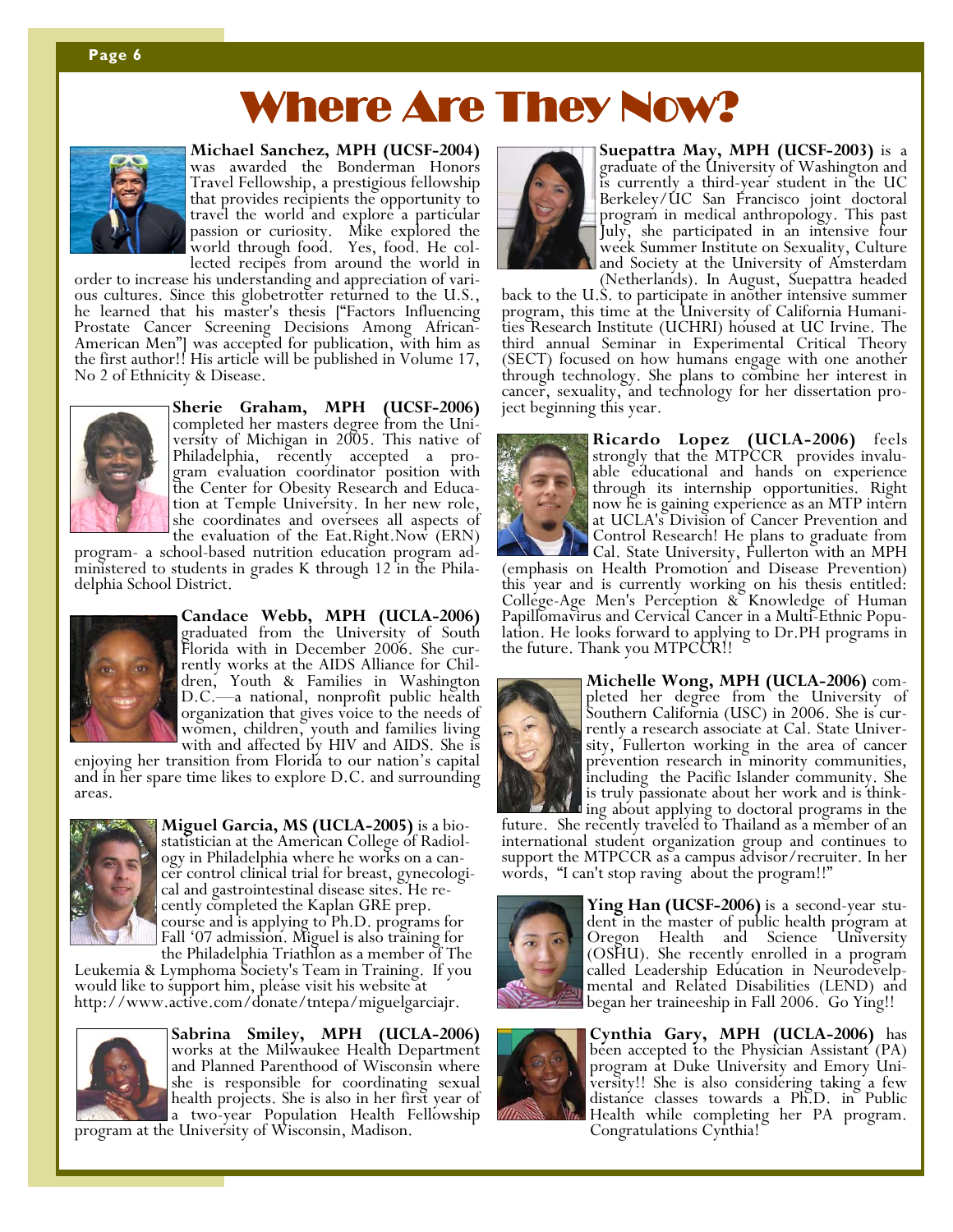### **Volume 2, Issue 1 Page 7 April 2018 19:30 Page 7 April 2019 19:30 Page 7 April 2019**

## 2005 2006 Summer Institute Class Photos



UCSF UCSF









UCLA UCLA

### **Upcoming Events**

**3rd Annual C.O.R.I.C.A Symposium**  May 22nd, 2007, Los Angeles www.jccf.mednet.ucla.edu/corica

**AVON Walk for Breast Cancer**  July 7th & 8th, 2007, San Francisco www.walk.avonfoundation.com

**California Breast Cancer Research Symposium**  September 7th-9th, 2007, Los Angeles www.cbcrp.org/symposium

### **SPECIAL CONGRATULATIONS**



 I am so proud to inform you that our own Pamela Washington has received the Chancellor's Award at UC Berkeley. An alum of the 2003 MTPCCR, Pamela was my intern that summer. She became so interested in our research project that we decided to write an application for an NCI

Minority Supplement which was awarded two years in a row, enabling her to develop and complete her own small study.

The Admissions Committee for the UCB doctoral program nominated Pamela for the Chancellor's award based on the strength of her application, and she is the WINNER. The Chancellor's award provides 4 years tuition, fees, and a stipend!! Congratulations Pamela!!!! -rjp